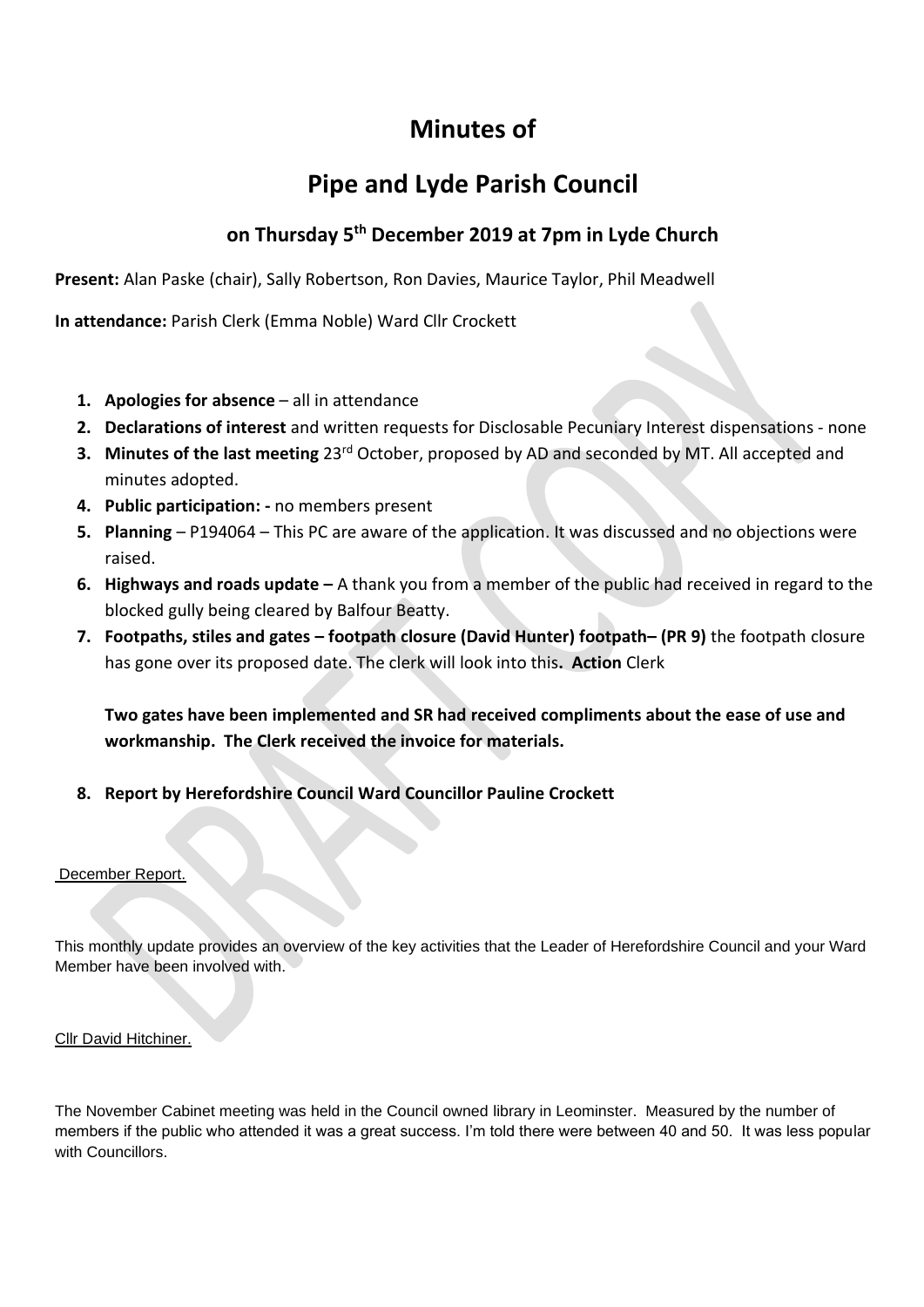Ian Baker is the Council's Officer to turn to if a major incident occurs. I have asked him for guidance in connection with the recent floods. He tells me that Herefordshire Council has an Emergency Planning Duty Officer on call 24hrs a day, 7 days a week, 365 days a year. Should there be an incident in your Ward you can call this officer via 01432 260000 and ask for the Emergency Planning Duty Officer (EPDO). This contact should be for emergency incidents only where the council has a statutory obligation to take action. Herefordshire Council is not a blue light service therefore any threat to life type incident should continue to be called through to 999/112. Ian explained that prior to the flood events of October, he had started to produce a Herefordshire Council guidance document for Elected Members. This is currently in draft version.

The very good news is that the LEP have approved £5.66m of New Model in Technology and Engineering (NMiTE) Growth Deal Funding which will allow NMiTE to develop a Centre for Advanced Timber Technology, Centre for Automated Manufacturing, and a Centre for Future Skills on the Hereford Enterprise Zone. The complication is that the LEP require NMiTE to provide an indemnity. I am looking, with officers and the Cabinet, at how the Council might be able to help NMiTE. Time is extremely tight for NMiTE to spend the money – they have until 31 March 2021 so a quick decision is required so they can get on with designing and construction.

The less good news is that the LEP rejected our proposal to revise the funding agreement for the South Wye Transport Package. Details in the public domain are on the Marches LEP website.

#### **Veteran Support Centre Opens in Herefordshire**

Herefordshire's Veteran Support Centre (VSC) opened its doors on Monday 11th November, ahead of an official launch in the New Year. Located in the city centre, it offers a friendly one-stop shop for anyone in the armed forces community needing guidance, with flexible and accessible spaces for meetings and group workshops, along with employment and volunteering opportunities. The VSC has been established thanks to a successful grant application by Herefordshire Council to the Ministry of Defence to pilot a veteran hub project. Herefordshire's Armed Forces Covenant Partnership will continue to oversee the centre for the next year whilst a new team of trustee's forms and achieves its own independent charitable status.

#### **Herefordshire Now**

The latest edition of our residents' magazine, Herefordshire Now, has the theme 'Stay well this winter' and has been distributed across council and partner sites.

#### **Health and adult wellbeing – Cllr Pauline Crockett**

Adults and Communities continue to maintain their strong financial position, reporting an underspend of just over £1m at October 2019.This is enabling the Directorate to bring forward savings initiatives and investment programmes in order to achieve a full year saving from April 2020.

#### **Hillside**

There are currently two options for Hillside- the original, complex beds proposal and the new GP Super Hub proposal. Current view is a preference to pursue the GP hub. However, we have agreed that we still undertake an Options Workshop, which will ensure we don't miss any opportunities and provide an audit trail for the GP hub preference. NHSE